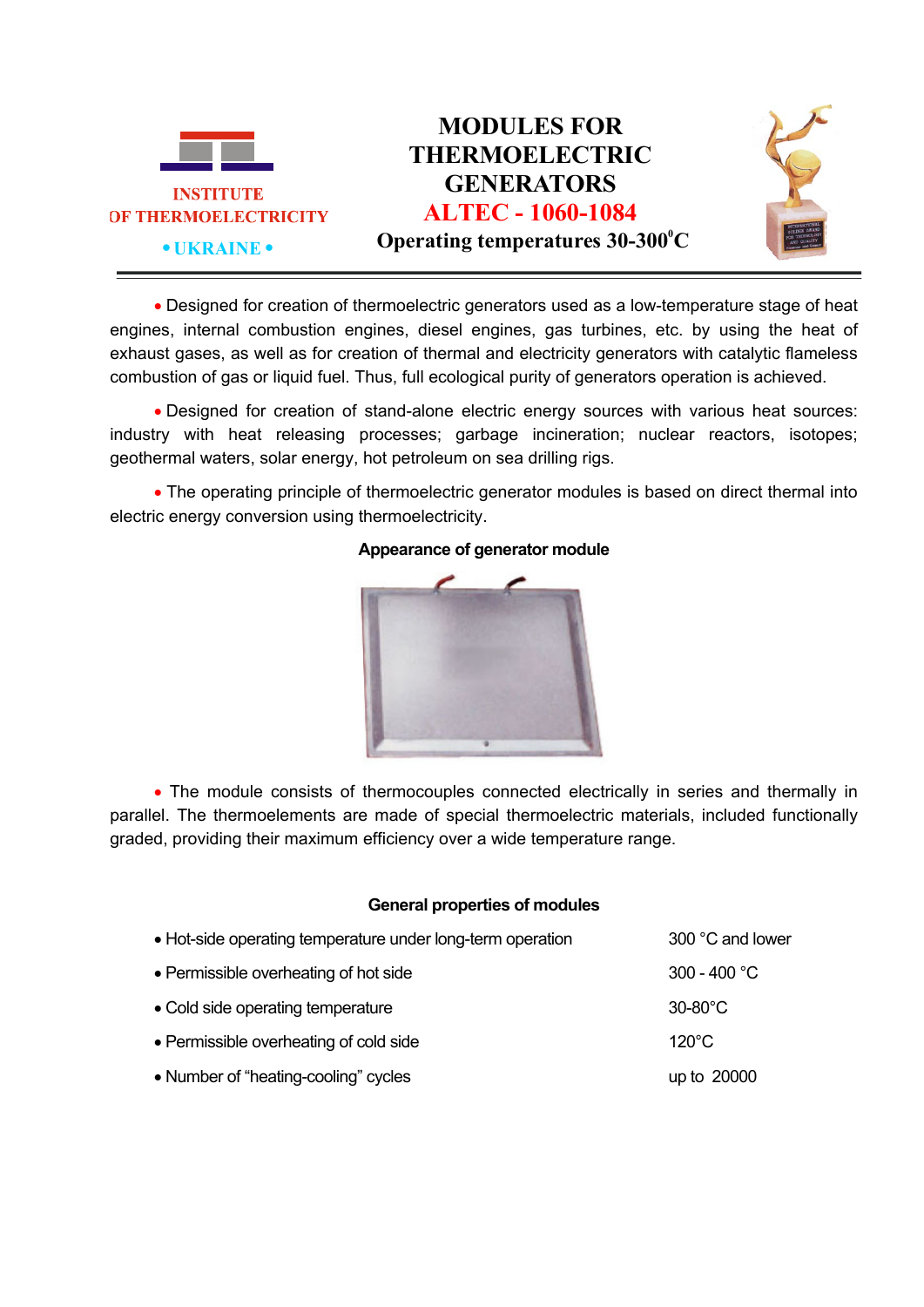

**Schematic diagram of generator module housing** 

1 - case; 2 –electric conductors; 3 – hermetically sealed tube for filling the case with inert gas

| Module type             | $a, \, mm$ | $b.$ $mm$ | $c, \, mm$ | $d, \,mm$ |
|-------------------------|------------|-----------|------------|-----------|
| Altec $-1060 \div 1064$ | 42         | 42        | 56         | 56        |
| Altec $-1065 \div 1068$ | 32         | 32        | 44         | 44        |
| Altec $-1069 \div 1073$ | 32         | 62        | 48         | 78        |
| Altec $-1074 \div 1080$ | 62         | 62        | 77         | 77        |
| Altec $-1081 \div 1084$ | 92         | 92        | 108        | 108       |

• The modules offer enhanced reliability due to the use of latest technique for legs connection and arrangement in sealed metal cases made of stainless thin-wall steel, as well as special electric connections inside the module increasing reliability parameter MTBF by a factor of 50-2800.

 The modules are produced according to a special flexible technology making possible elaboration of their new variants without additional expenses.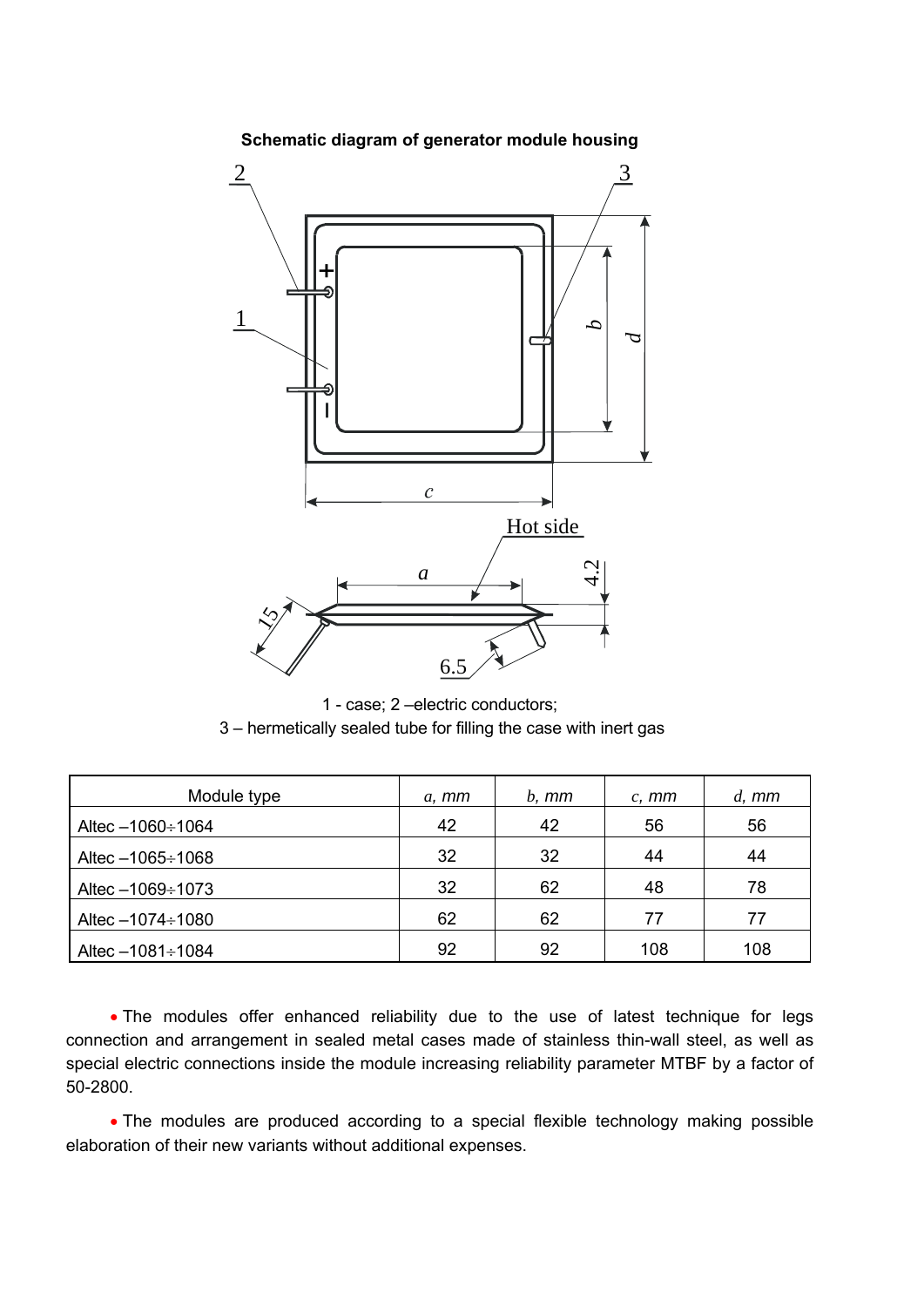| <b>Module type</b> | Size, mm  | $U_{\text{max}}$ , V | $I_{max}$ , A  | $W_{max}$ , W  | $Q_{max}$ , W | $\eta_{max}$ , % | M            |
|--------------------|-----------|----------------------|----------------|----------------|---------------|------------------|--------------|
|                    |           |                      |                |                |               |                  |              |
| Altec 1060 1067    | 40x40x4.0 | $4.8 + 0.2$          | $1.7 \pm 0.07$ | $8.0 + 0.3$    | $123 + 5$     | $6.5 \pm 0.3$    | 1            |
| Altec 1061         | 40x40x4.0 | $2.4 \pm 0.1$        | $3.4 \pm 0.15$ | $8.0 + 0.3$    | $123 + 5$     | $6.5 \pm 0.3$    | 1            |
| Altec 1062         | 40x40x4.0 | $1.2 \pm 0.05$       | $6.8 \pm 0.3$  | $8.0 + 0.3$    | $123 + 5$     | $6.5 \pm 0.3$    | 80           |
| <b>Altec 1063</b>  | 40x40x4.0 | $0.6 + 0.03$         | $13.5 \pm 0.5$ | $8.0 + 0.3$    | $123 \pm 5$   | $6.5 \pm 0.3$    | 350          |
| Altec 1064         | 40x40x4.0 | $0.28 \pm 0.02$      | $28.4 \pm 1$   | $8.0 + 0.3$    | $123 + 5$     | $6.5 \pm 0.3$    | 600          |
| Altec 1065         | 30x30x4.0 | $1.04 \pm 0.05$      | $4.7 \pm 0.2$  | $4.9 \pm 0.2$  | 75±5          | $6.5 \pm 0.3$    | $\mathbf{1}$ |
| Altec 1066         | 30x30x4.0 | $0.51 \pm 0.02$      | $9.6 + 0.4$    | $4.9 \pm 0.2$  | 75±5          | $6.5 \pm 0.3$    | 50           |
| Altec 1067         | 30x30x4.0 | $0.34 \pm 0.02$      | $14.4 \pm 0.6$ | $4.9 \pm 0.2$  | 75±5          | $6.5 \pm 0.3$    | 190          |
| Altec 1068         | 30x30x4.0 | $0.17 \pm 0.01$      | $28.0 \pm 1.5$ | $4.9 \pm 0.2$  | 75±5          | $6.5 \pm 0.3$    | 400          |
| <b>Altec 1069</b>  | 30x60x4.0 | $2.2 \pm 0.1$        | $4.1 \pm 0.1$  | $8.0 + 0.3$    | $123 + 5$     | $6.5 \pm 0.3$    | $\mathbf 1$  |
| <b>Altec 1070</b>  | 30x60x4.0 | $1.0 + 0.05$         | $8.2 \pm 0.4$  | $8.0 + 0.3$    | $123 + 5$     | $6.5 \pm 0.3$    | 90           |
| <b>Altec 1071</b>  | 30x60x4.0 | $0.65 \pm 0.03$      | $12.5 \pm 0.6$ | $8.0 + 0.3$    | 123±5         | $6.5 \pm 0.3$    | 270          |
| Altec 1072         | 30x60x4.0 | $0.32 \pm 0.02$      | $25.0 + 2$     | $8.0 + 0.3$    | $123 + 5$     | $6.5 \pm 0.3$    | 520          |
| <b>Altec 1073</b>  | 30x60x4.0 | $0.16 \pm 0.01$      | $45.2 \pm 3$   | $7.2 \pm 0.3$  | 130±5         | $5.5 \pm 0.3$    | 840          |
| <b>Altec 1074</b>  | 60x60x4.0 | $3.8 + 0.2$          | $4.3 \pm 0.2$  | $16.5 \pm 0.6$ | 250±10        | $6.5 \pm 0.3$    | 1            |
| <b>Altec 1075</b>  | 60x60x4.0 | $1.9 + 0.1$          | $8.6 + 0.4$    | $16.5 \pm 0.6$ | $253 + 10$    | $6.5 \pm 0.3$    | 150          |
| Altec 1076         | 60x60x4.0 | $1.3 + 0.05$         | $12.5 \pm 0.6$ | $16.1 \pm 0.6$ | 247±10        | $6.5 \pm 0.3$    | 450          |
| <b>Altec 1077</b>  | 60x60x4.0 | $1.0 + 0.05$         | $16.5 \pm 0.7$ | $16.1 \pm 0.6$ | 247±10        | $6.5 \pm 0.3$    | 580          |
| Алтек 1078         | 60x60x4.0 | $0.6 \pm 0.03$       | $25.0 \pm 1.5$ | $16.1 \pm 1.5$ | 247±10        | $6.5 \pm 0.3$    | 940          |
| <b>Altec 1079</b>  | 60x60x4.0 | $0.31 \pm 0.02$      | $44.0 \pm 3$   | 14.0±0.6       | 254±10        | $5.5 \pm 0.3$    | 1500         |
| Altec 1080         | 60x60x4.0 | $0.17 \pm 0.01$      | 79.2±5         | 13.8±0.6       | 250±10        | $5.5 \pm 0.3$    | 2800         |
| <b>Altec 1081</b>  | 90x90x4.0 | $8.6 + 0.4$          | $4.3 \pm 0.2$  | $37.0 + 2$     | 570±25        | $6.5 \pm 0.3$    | 1            |
| Altec 1082         | 90x90x4.0 | $5.3 \pm 0.2$        | $7.0 + 0.4$    | $37.0 + 2$     | 570±25        | $6.5 \pm 0.3$    | 170          |
| Altec 1083         | 90x90x4.0 | $2.8 + 0.2$          | $11.4 \pm 0.5$ | $31.8 + 0.2$   | 578±25        | $5.5 \pm 0.3$    | 600          |
| Altec 1084         | 90x90x4.0 | $1.39 + 0.07$        | $22.0 + 1$     | $33.0 + 2$     | 555±25        | $6.0 + 0.3$      | 1140         |

## **Parameters of thermoelectric modules**

\*М is coefficient for enhanced reliability modules showing how many times MTBF of enhanced reliability modules is greater as compared to standard reliability modules Altec-1060, 1061, 1065, 1069, 1074, 1081. The information on MTBF values is provided at the buyers' request.